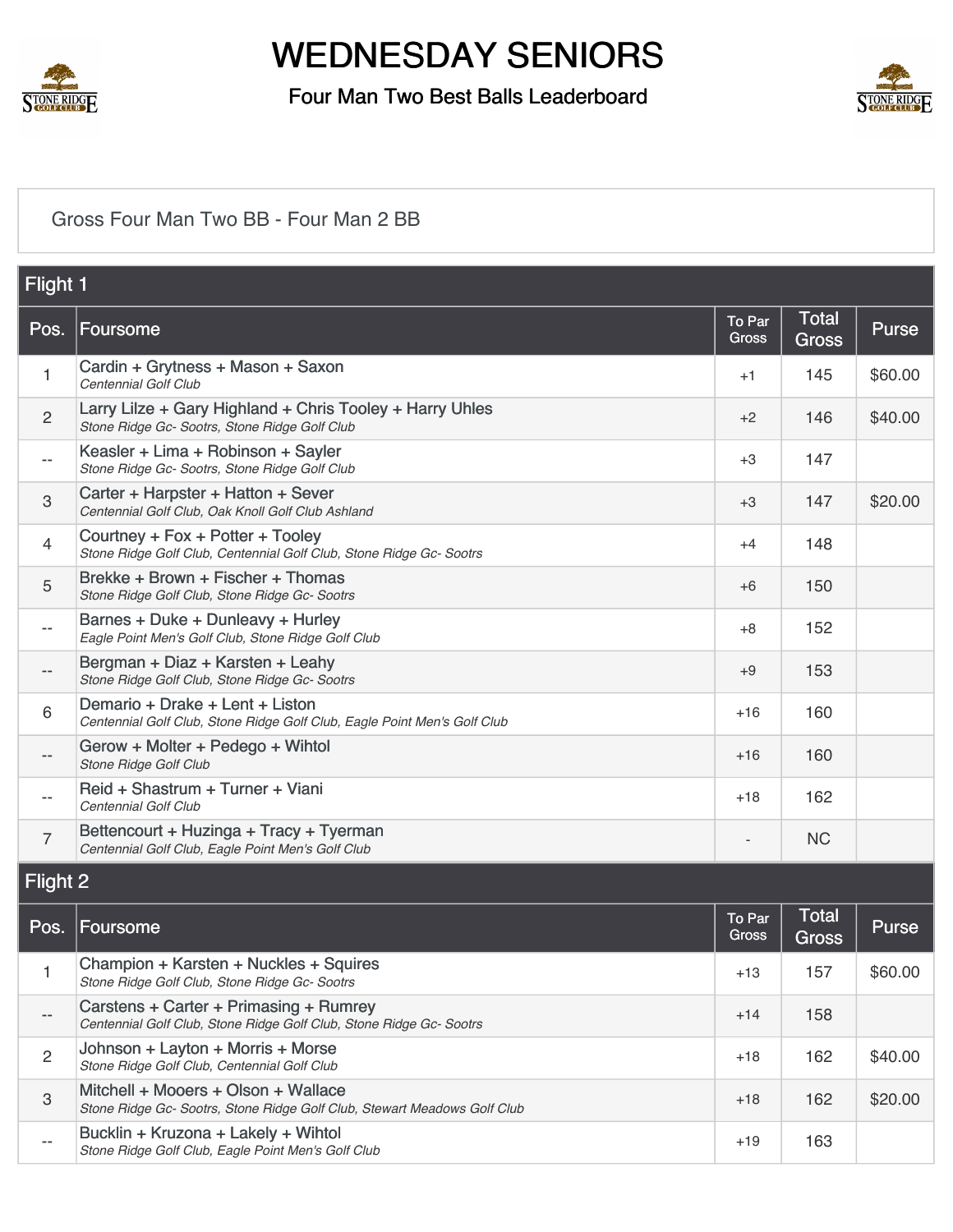

## Four Man Two Best Balls Leaderboard



| $\overline{4}$                  | Davalos + Kruzona + Seybold + Sloan<br>Oak Knoll Golf Club Ashland, Stone Ridge Golf Club                        | $+21$ | 165 |  |
|---------------------------------|------------------------------------------------------------------------------------------------------------------|-------|-----|--|
| $- -$                           | Collom + Maurer + Munoz + Travers<br>O.G.A. - Southern Oregon, Centennial Golf Club, Oak Knoll Golf Club Ashland | $+23$ | 167 |  |
| 5                               | Decker + Hills + Page + Walker<br>Stone Ridge Gc- Sootrs, Stone Ridge Golf Club                                  | $+29$ | 173 |  |
| 6                               | Confer + Pearson + Reed + Valencia<br>Stone Ridge Gc- Sootrs, Stone Ridge Golf Club, Centennial Golf Club        | $+35$ | 179 |  |
| $- -$                           | Cantwell + Garrison + Rogers + Rogers<br>Stone Ridge Gc- Sootrs, Stone Ridge Golf Club                           | $+35$ | 179 |  |
| --                              | Medina + Ringe + Sauerwald + Schmidt<br>Stone Ridge Gc- Sootrs                                                   | $+38$ | 182 |  |
| Total Purse Allocated: \$240.00 |                                                                                                                  |       |     |  |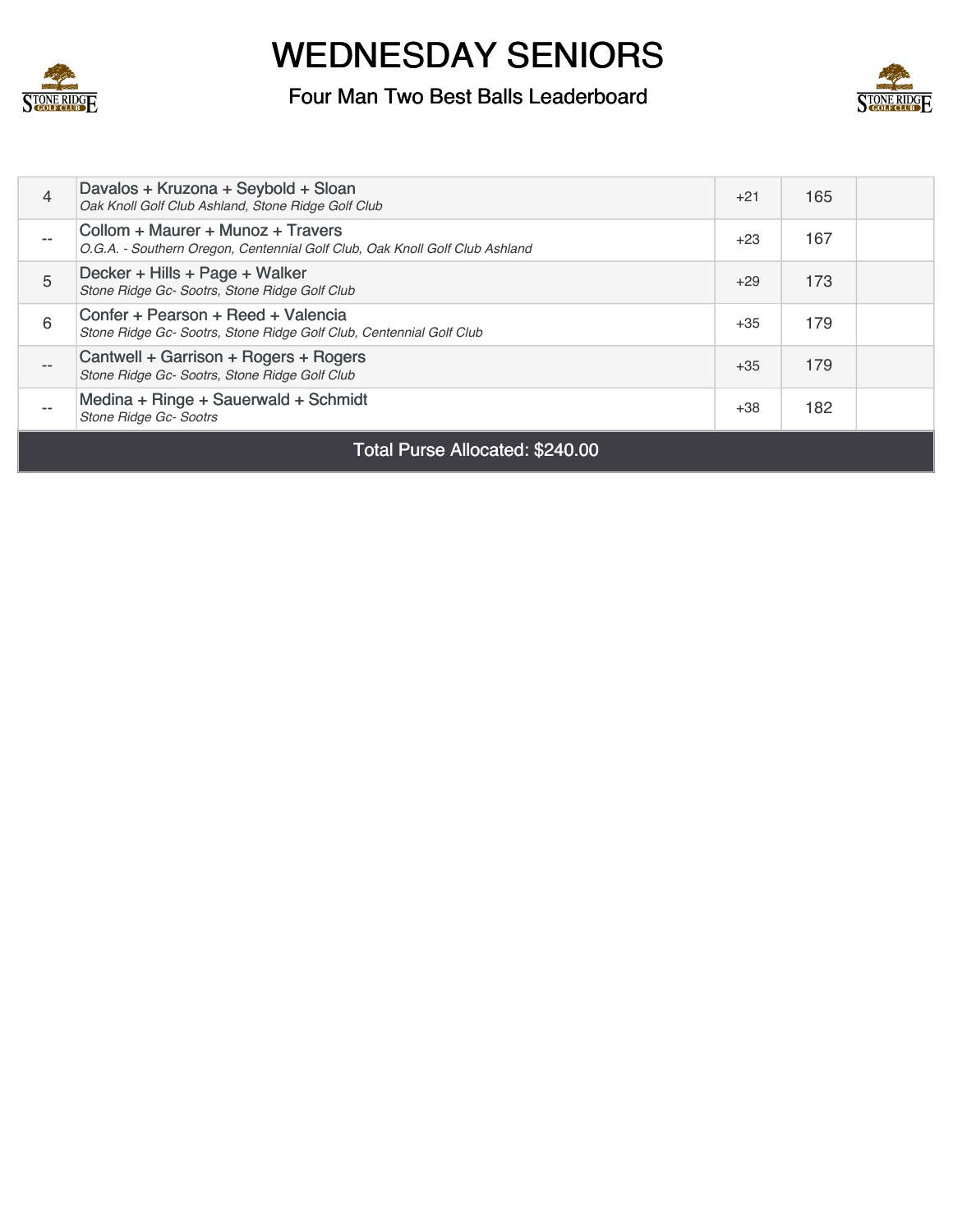

### Four Man Two Best Balls Leaderboard



#### [Net Four Man Two BB - Four Man 2 BB](https://static.golfgenius.com/v2tournaments/8506143259884551007?called_from=&round_index=40)

| Flight 1          |                                                                                                             |                      |                            |         |
|-------------------|-------------------------------------------------------------------------------------------------------------|----------------------|----------------------------|---------|
| Pos.              | Foursome                                                                                                    | To Par<br><b>Net</b> | <b>Total</b><br><b>Net</b> | Purse   |
| $\mathbf{1}$      | Larry Lilze + Gary Highland + Chris Tooley + Harry Uhles<br>Stone Ridge Gc- Sootrs, Stone Ridge Golf Club   | $-18$                | 126                        | \$60.00 |
| $\overline{2}$    | Keasler + Lima + Robinson + Sayler<br>Stone Ridge Gc- Sootrs, Stone Ridge Golf Club                         | $-18$                | 126                        | \$40.00 |
| $\mathbf{3}$      | Barnes + Duke + Dunleavy + Hurley<br>Eagle Point Men's Golf Club, Stone Ridge Golf Club                     | $-16$                | 128                        | \$20.00 |
| $\overline{4}$    | Bergman + Diaz + Karsten + Leahy<br>Stone Ridge Golf Club, Stone Ridge Gc- Sootrs                           | $-15$                | 129                        |         |
| $\qquad \qquad -$ | Brekke + Brown + Fischer + Thomas<br>Stone Ridge Golf Club, Stone Ridge Gc-Sootrs                           | $-13$                | 131                        |         |
| $\qquad \qquad -$ | Courtney + Fox + Potter + Tooley<br>Stone Ridge Golf Club, Centennial Golf Club, Stone Ridge Gc- Sootrs     | $-11$                | 133                        |         |
| 5                 | Gerow + Molter + Pedego + Wihtol<br><b>Stone Ridge Golf Club</b>                                            | $-10$                | 134                        |         |
| $- -$             | Cardin + Grytness + Mason + Saxon<br>Centennial Golf Club                                                   | $-10$                | 134                        |         |
| $\qquad \qquad -$ | Demario + Drake + Lent + Liston<br>Centennial Golf Club, Stone Ridge Golf Club, Eagle Point Men's Golf Club | $-9$                 | 135                        |         |
| $\qquad \qquad -$ | Carter + Harpster + Hatton + Sever<br>Centennial Golf Club, Oak Knoll Golf Club Ashland                     | $-7$                 | 137                        |         |
| 6                 | Reid + Shastrum + Turner + Viani<br>Centennial Golf Club                                                    | $+5$                 | 149                        |         |
| $\overline{7}$    | Bettencourt + Huzinga + Tracy + Tyerman<br>Centennial Golf Club, Eagle Point Men's Golf Club                |                      | <b>NC</b>                  |         |
| Flight 2          |                                                                                                             |                      |                            |         |

| Pos. | Foursome                                                                                                         | To Par<br><b>Net</b> | <b>Total</b><br><b>Net</b> | Purse   |
|------|------------------------------------------------------------------------------------------------------------------|----------------------|----------------------------|---------|
| --   | Champion + Karsten + Nuckles + Squires<br>Stone Ridge Golf Club, Stone Ridge Gc- Sootrs                          | $-20$                | 124                        |         |
|      | Carstens + Carter + Primasing + Rumrey<br>Centennial Golf Club, Stone Ridge Golf Club, Stone Ridge Gc- Sootrs    | $-17$                | 127                        | \$60.00 |
| 2    | Bucklin + Kruzona + Lakely + Wihtol<br>Stone Ridge Golf Club, Eagle Point Men's Golf Club                        | $-16$                | 128                        | \$40.00 |
| 3    | Collom + Maurer + Munoz + Travers<br>O.G.A. - Southern Oregon, Centennial Golf Club, Oak Knoll Golf Club Ashland | $-15$                | 129                        | \$20.00 |
| --   | Mitchell + Mooers + Olson + Wallace<br>Stone Ridge Gc- Sootrs, Stone Ridge Golf Club, Stewart Meadows Golf Club  | $-14$                | 130                        |         |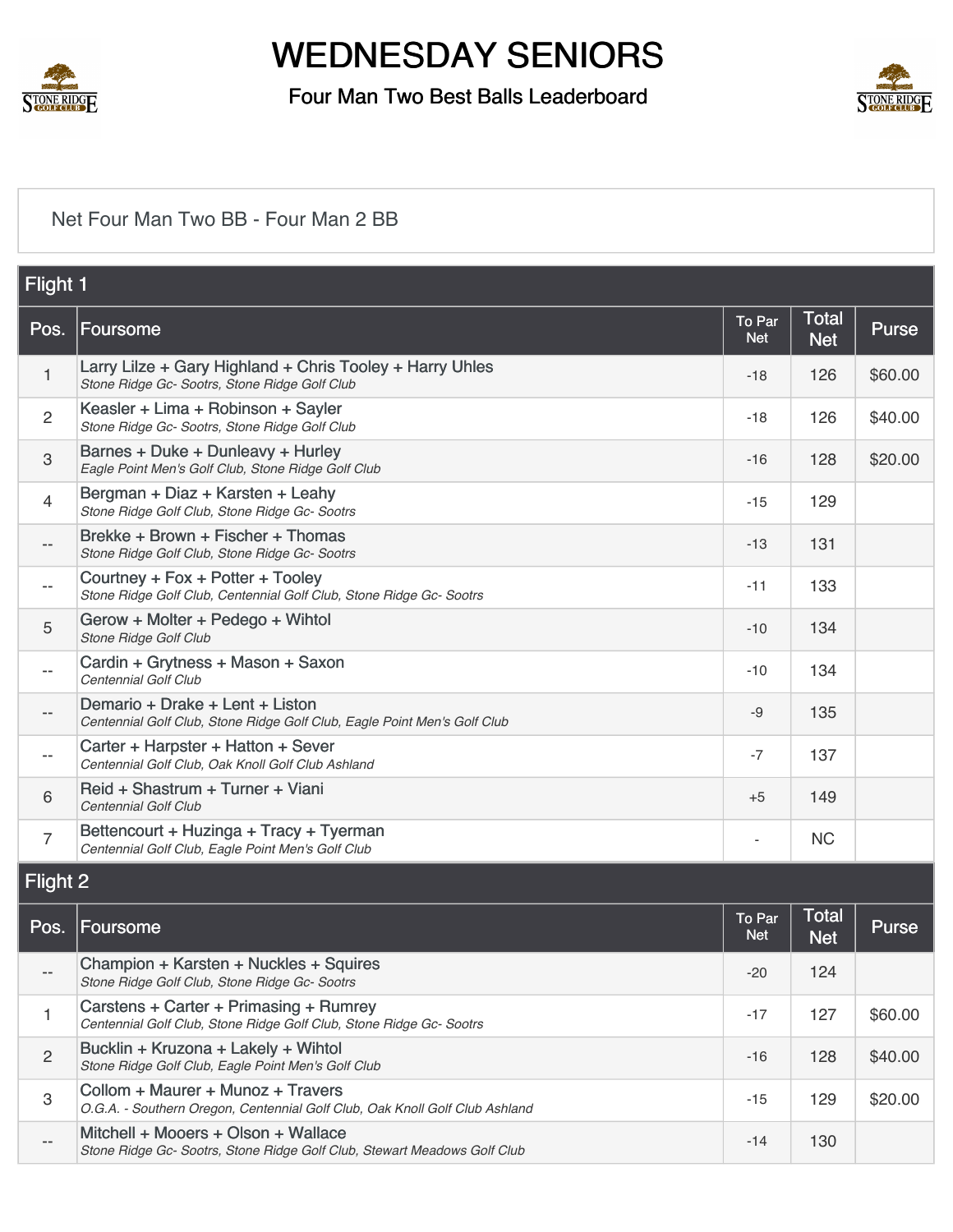

## Four Man Two Best Balls Leaderboard



| Cantwell + Garrison + Rogers + Rogers<br>$\overline{4}$<br>132<br>$-12$<br>Stone Ridge Gc- Sootrs, Stone Ridge Golf Club<br>Medina + Ringe + Sauerwald + Schmidt<br>5<br>135<br>-9<br><b>Stone Ridge Gc- Sootrs</b><br>Johnson + Layton + Morris + Morse<br>136<br>-8<br>$\qquad \qquad -$<br>Stone Ridge Golf Club, Centennial Golf Club<br>Decker + Hills + Page + Walker<br>138<br>$-6$<br>Stone Ridge Gc- Sootrs, Stone Ridge Golf Club<br>Confer + Pearson + Reed + Valencia |  |
|-----------------------------------------------------------------------------------------------------------------------------------------------------------------------------------------------------------------------------------------------------------------------------------------------------------------------------------------------------------------------------------------------------------------------------------------------------------------------------------|--|
|                                                                                                                                                                                                                                                                                                                                                                                                                                                                                   |  |
|                                                                                                                                                                                                                                                                                                                                                                                                                                                                                   |  |
|                                                                                                                                                                                                                                                                                                                                                                                                                                                                                   |  |
|                                                                                                                                                                                                                                                                                                                                                                                                                                                                                   |  |
| Davalos + Kruzona + Seybold + Sloan<br>130<br>$-14$<br>$- -$<br>Oak Knoll Golf Club Ashland, Stone Ridge Golf Club                                                                                                                                                                                                                                                                                                                                                                |  |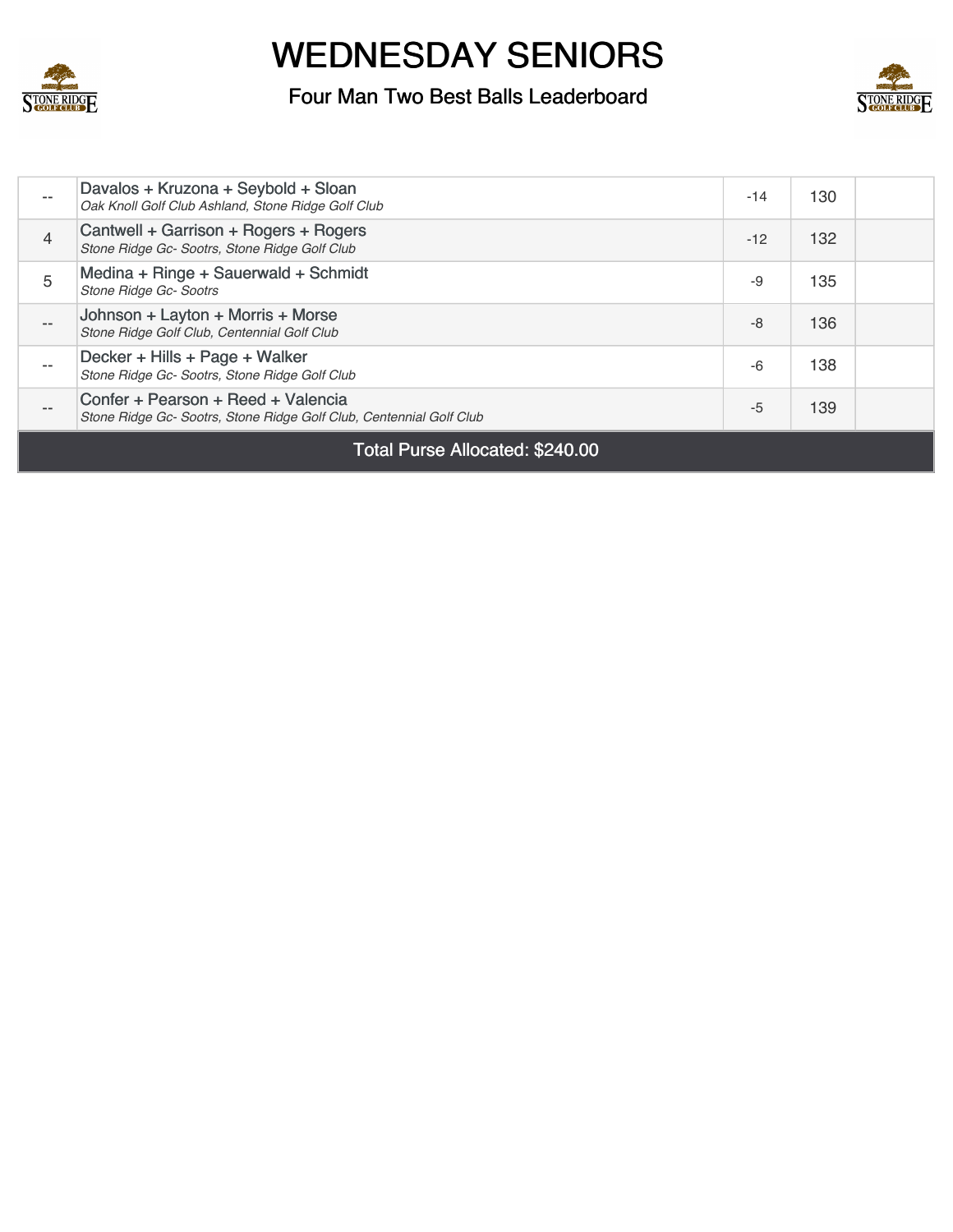

## Four Man Two Best Balls Leaderboard



## [Closest to the Pin #3 \(0-15 Hdcp\)](https://static.golfgenius.com/v2tournaments/8506579707582511983?called_from=&round_index=40)

| Pos.                           | Player                               | <b>Purse</b> | <b>Details</b> |  |
|--------------------------------|--------------------------------------|--------------|----------------|--|
|                                | Dick Brekke<br>Stone Ridge Golf Club | \$30.00      | 4'1''          |  |
| $\overline{2}$                 | Rod Reid<br>Centennial Golf Club     | \$0.00       | <b>None</b>    |  |
| Total Purse Allocated: \$30.00 |                                      |              |                |  |

#### [Closest to the Pin #3 \(16+ Hdcp\)](https://static.golfgenius.com/v2tournaments/8506580037321915248?called_from=&round_index=40)

| Pos.                           | Player                           | <b>Purse</b> | <b>Details</b> |  |  |
|--------------------------------|----------------------------------|--------------|----------------|--|--|
|                                | Rod Reid<br>Centennial Golf Club | \$30.00      | 6'1''          |  |  |
| Total Purse Allocated: \$30.00 |                                  |              |                |  |  |

### [Closest to the Pin #8 \(0-15 Hdcp\)](https://static.golfgenius.com/v2tournaments/8506580643348511601?called_from=&round_index=40)

| Pos.                           | Player                              | Purse   | <b>Details</b> |  |  |
|--------------------------------|-------------------------------------|---------|----------------|--|--|
|                                | Steve Mason<br>Centennial Golf Club | \$30.00 | 2'2''          |  |  |
| Total Purse Allocated: \$30.00 |                                     |         |                |  |  |

#### [Closest to the Pin #8 \(16+ Hdcp\)](https://static.golfgenius.com/v2tournaments/8506581091233069938?called_from=&round_index=40)

| Pos.                           | Player                                 | <b>Purse</b> | <b>Details</b> |  |  |
|--------------------------------|----------------------------------------|--------------|----------------|--|--|
|                                | Ruben Davalos<br>Stone Ridge Golf Club | \$30.00      | 23'1''         |  |  |
| Total Purse Allocated: \$30.00 |                                        |              |                |  |  |